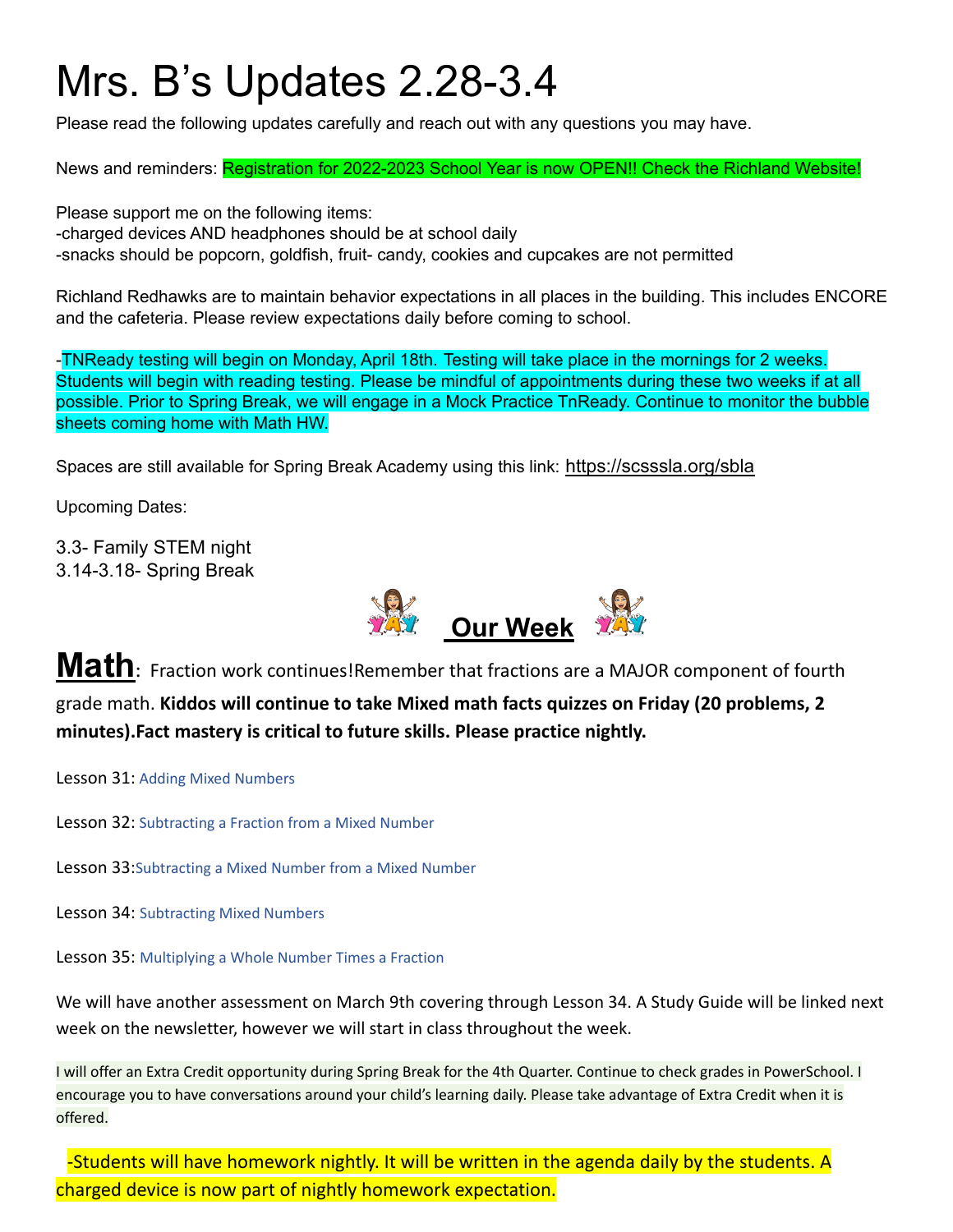# **ELA:**

Reading- **SWBAT compare and contrast a firsthand account to a secondhand account of the same event or account IOT describe the differences in the focus and information provided in each.**

#### **Grammar-Comparing with Good and Bad**

#### **Spelling-Consonant -le + Syllables**

| pebble | uncle   | tackle | marble | freckle |
|--------|---------|--------|--------|---------|
| needle | trouble | cuddle | single | double  |
| buckle | humble  | jungle | cradle | hustle  |
| gamble | fiddle  | ramble | ankle  | tangle  |

### **Social Studies**: **4-01 Chapter 13 Westward Expansion**

**Assignments are linked on [Assignments Tab](https://schools.scsk12.org/Page/14428) of my page on the Richland Website**

Monday: Start Flashcards Ch 13- Due Wednesday Start Study Guide Ch 13- Due Thursday

Tuesday: Kahoot Vocab Review Continue Flashcards Ch 13- Due Wednesday Continue Study Guide Ch 13- Due Thursday

Wednesday: Kahoot Vocab and Study Guide Review Flashcards Ch 13 are due

Thursday: Vocabulary Review Ch 13 Finish Chapter 13 Study Guide- Due Today

Friday: